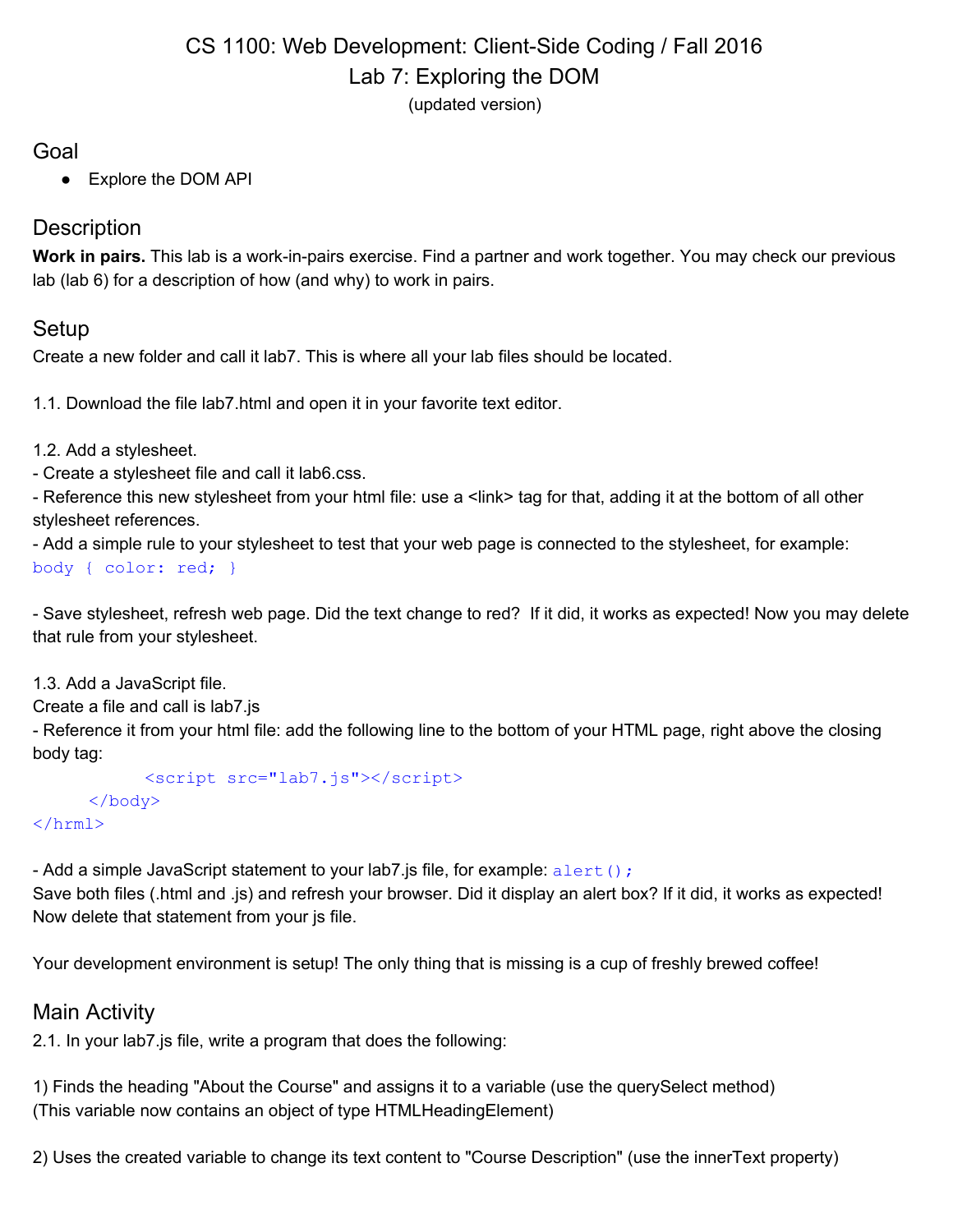3) Finds the anchor ("a") element that contains the word WordPress and assigns it to a variable (it's in the second paragraph). This is supposed to be a link, but it does not behave like one because it is missing the href attribute. We can fix that - see step 4.

4) Uses the setAttribute method to make WordPress a link.

As a reminder, the method is a function that can be called on an object (i.e., we cannot call this function "on its own" - we have to use the following notation:

```
someObject.someFunction()
```
where someObject is the variable holding an object, and function() is the function call to our function. For example, we could have this code:

var myHeading = document.querySelector("h1"); This gets us an object that is an HTMLHeadingElement

var someClass = myHeading.getAttribute("class");

Here we call the getAttribute method of the HTMLHeadingElement object, that returns the value of the attribute the name of which we provide as an argument (in this case, it's the attribute "class")

Now let's set our attribute:

yourVariable.setAttribute("href", "http://wordpress.org");

Don't click the link! As a matter of convenience, let's make sure that it opens in a new window or tab: yourVariable.setAttribute("target", "\_blank");

Now you may test your link.

2.2. We could also remove any attribute from any element. Try the following lines:

```
var links = document.querySelector.All('link')
links[0].removeAttribute('href')
links[1].removeAttribute('href')
links[2].removeAttribute('href')
```
You've just removed the href attribute of all the stylesheet references. As a result, there is no more no styling on your page - how cool is that! However, we don't need our program to do this, so delete these 4 lines once you have tried them.

2.3. Now let's select several table cells and change their styling (it's the same program you are writing!)

1) Look at the schedule on the lab7.html page. Select next week's cells and do the following:

- add a class to the readings cells
- add another class to the session description cells
- add yet another class to the homework cell.